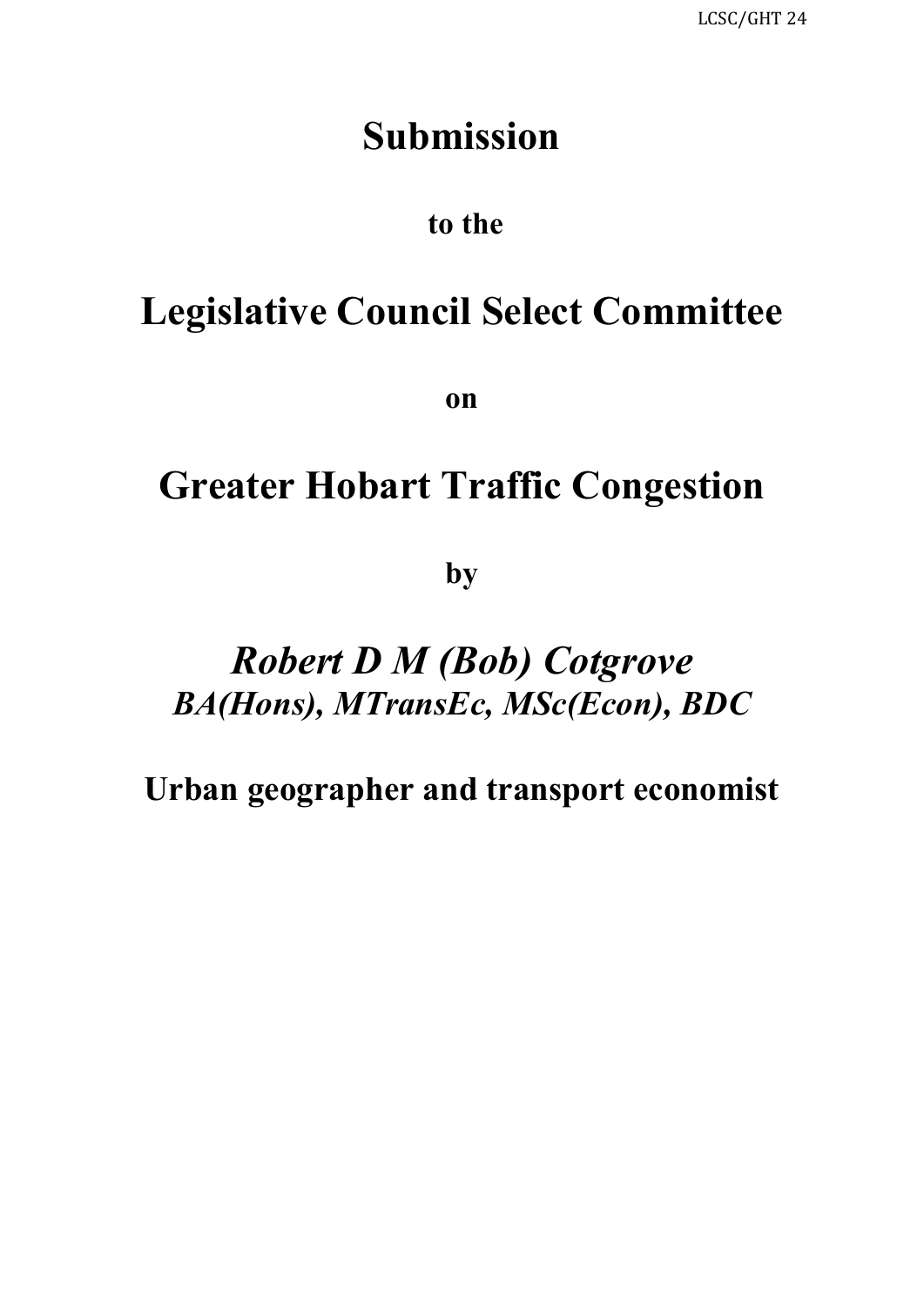# **1. Introduction.**

Urban travel is an activity undertaken by people only if the anticipated benefits of the activity outweigh its expected costs.

To the extent that benefits outweigh costs there is a net benefit to the individual that improves their welfare.

Individuals' net benefits aggregate to generate social and economic welfare to the community.

Urban land use structures are both a cause and an effect of changes in urban travel patterns. The location of land uses affects the costs of accessing them, and hence the viability of a particular urban land use depends on its accessibility to potential travellers and their desired activities.

While urban travel behaviours can change quickly, as the benefits and costs of travel change, urban land use structures show greater inertia and change slowly over time.

In this submission, using credible published data, I will describe how urban travel behaviour and land use structures have changed in recent decades and how these changes affect increasing levels of road traffic congestion in the Hobart urban area.

I will then argue the deficiencies of conventional urban planning paradigms in not recognising these important changes, and argue the need for a new planning paradigm that recognises the realities underlying Hobart's road congestion problems.

I conclude by describing the fundamental infrastructure and land use changes that need to be made to alleviate the increasing road traffic congestion in Hobart.

### **2. A changing society.**

Urban travel behaviour and land use structures reflect the society in which they operate.

Since the end of World War 2 (WW2) society has been undergoing a major civilisation shift described as a transition from a declining industrial culture to an emerging post-industrial culture (Bell, 1973; Toffler, 1980).

Toffler adopts a "wave theory" of civilisation, with the post-industrial civilisation being the "third wave", following the "first wave" of the agricultural revolution some 10,000 years ago and the "second wave" of the industrial revolution from about 1750. Toffler describes the third wave transition as the emergence of a new civilisation whose dawn "... is the single most explosive fact of our lifetimes." (Toffler, p. 23).

Bell focuses on the shift from manufacturing to service sector employment, emphasising the importance of education, health and human services and the development of information through electronics and digital systems.

Although the post-industrial transition is most clearly identified with changes in employment it also brings with it changing family and social practices that lead to important alterations in urban travel behaviour and land use.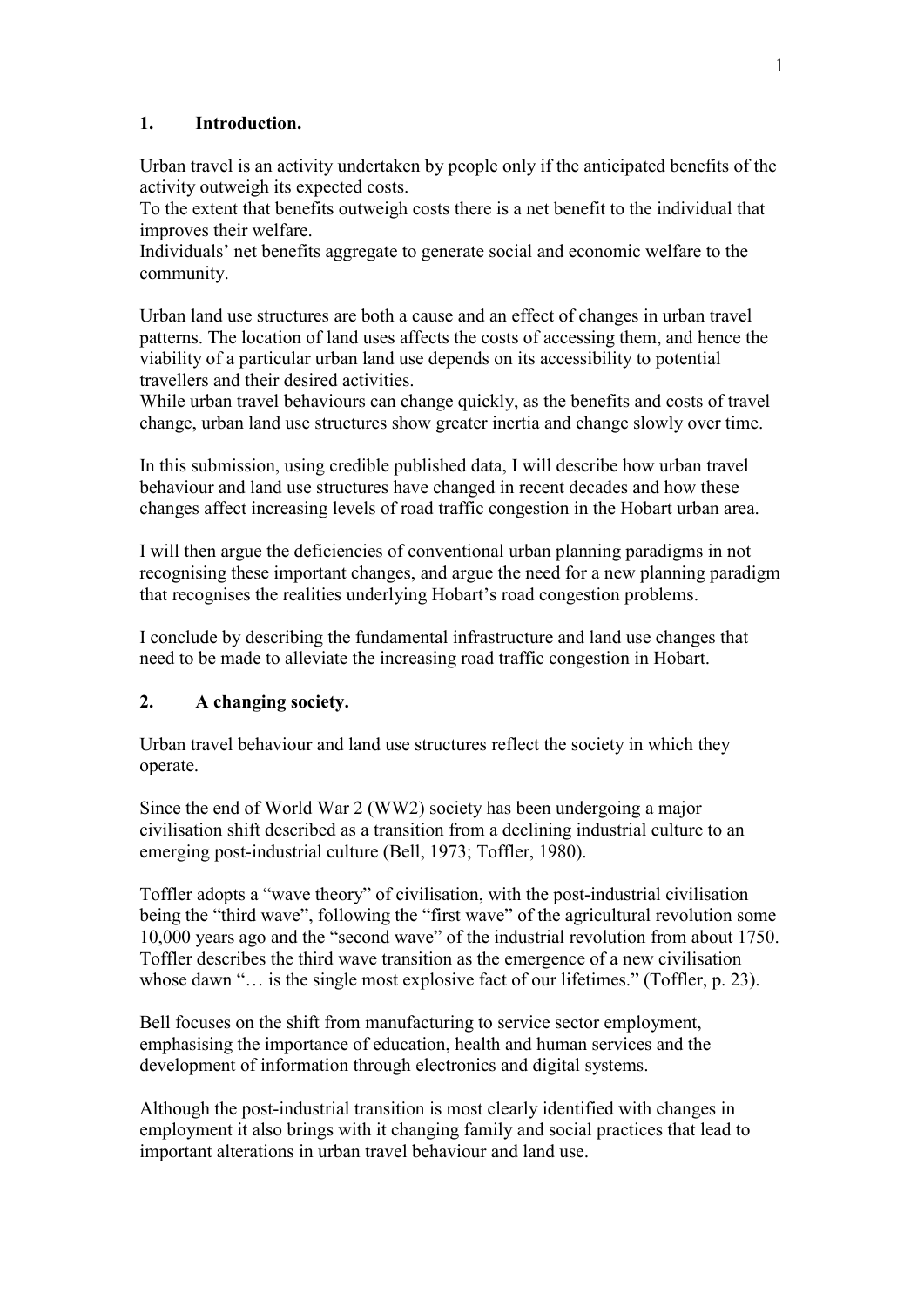## **3. Employment change.**

In the United States (US) manufacturing employment peaked as early as 1920 (Molitor, 1982). By 1950, employment in service sector industries exceeded employment in all other sectors combined.

In all employment sectors repetitive, routine workforce tasks have been displaced, and continue to be displaced, by automation and robotisation.

The dominant growth of service employment has been in professional occupations requiring tertiary education qualifications. Professional employment is referred to as the *quaternary* sector to differentiate it from the less skilled *tertiary* services sector, the *secondary* sector of manufacturing and allied industries and the *primary sector* of agriculture, forestry and fishing.

Service sector employment is gender neutral and the growth of the post-industrial society has been associated with a rapid increase in female employment, particularly the entry into the workforce of mothers with dependent children. Single women have always participated in the workforce, usually only until they dropped out due to marriage or becoming pregnant, either voluntarily and by government regulation. Women now have labour force participation rates equal to men with the majority of jobs in recent years going to women rather than men.

Service sector employment, being people-focussed, is associated with urbanisation. In 1950 only about 30% of the world's population of 2.6 billion lived in urban centres (that is, approximately 0.9 billion). By 2010 the proportion had reached 50% of the world's population of 7 billion (3.5 billion) and is expected to exceed 70% of the world population of 9.7 billion by about 2050 (approximately 6.8 billion people).

# **4. Land use structures and social changes (see Figure 1).**

The *pre-industrial* city was small, compact and focussed about a central area comprising a market place, religious institution (church or mosque) and political buildings (palace, bureaucracy offices).

Transport consisted of human and animal power so movements were slow and timeconsuming. As a result of the high friction of distance land uses grouped around the centre in a concentric pattern, a structure described by the American sociologist E. W. Burgess as the "concentric zone model" (see **Figure 1**).

The *industrial* city of the mid to late 19<sup>th</sup> Century was still focussed on a strong central area, the central business district (CBD), with a surrounding "zone in transition" occupied by factories and other industrial land uses.

The development of mechanical mass transit systems (train, tram and bus) radiating out from the CBD led to the creation of residential suburbs relatively far from the centre creating a star-shaped pattern described by another American sociologist, H. Hoyt, as a "sector model" (**Figure 1**).

Horse and cart and, later, flat tray lorries were the main modes of freight movement in urban areas, while public transport systems were the major passenger modes.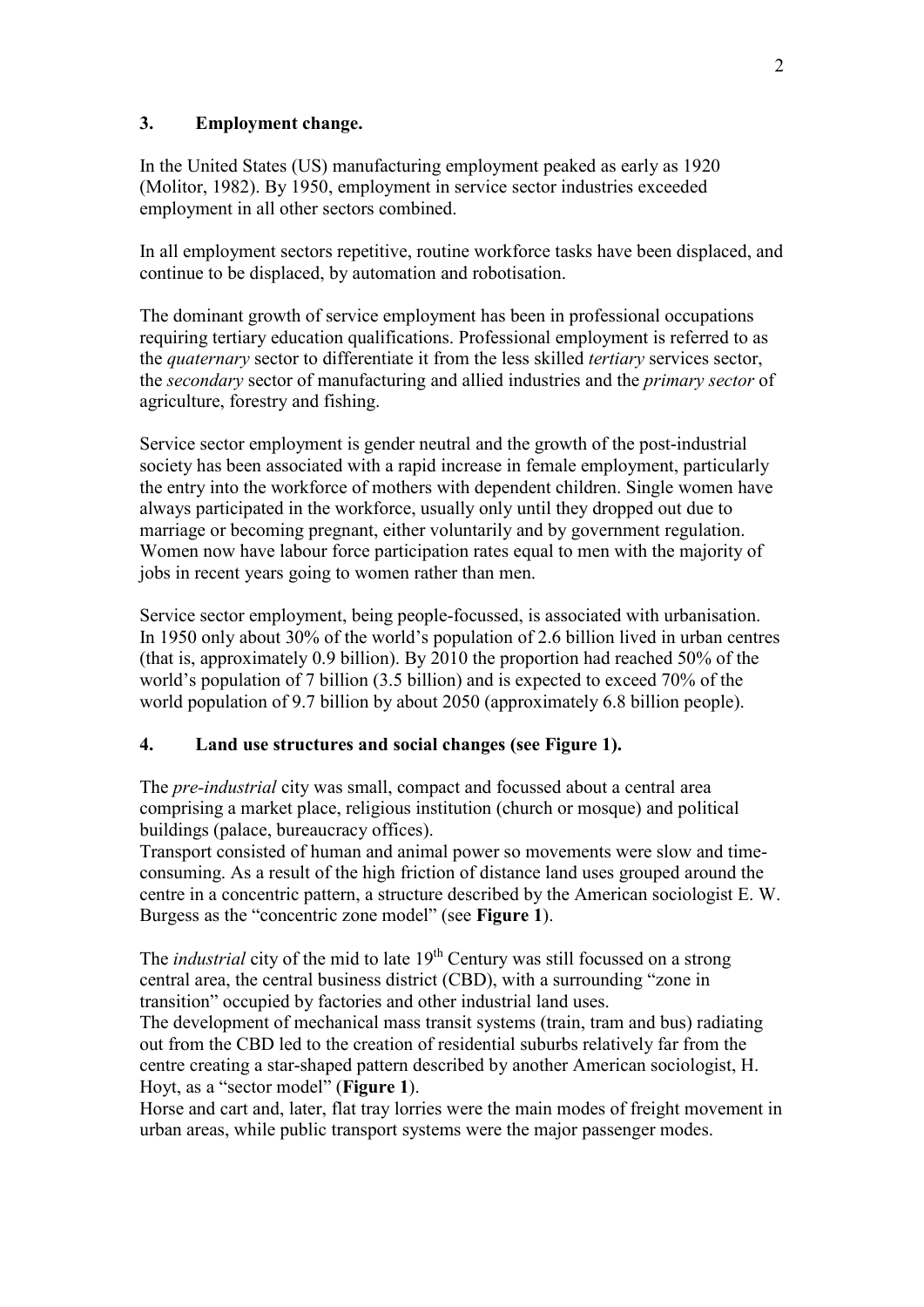Radial, linear train and trams systems ferried large numbers of mainly male workers to and from the new suburbs and large centralised inner city workplaces, factories and offices.

The vast majority of married women stayed home to look after home and family while their husbands went to work as the family breadwinner.

The *post-industrial* city is dominated by motor vehicles as the principal mode of transport.

The widespread use of motor vehicles has allowed the urban area to expand far beyond the boundaries of the industrial city and to change its shape from star-shaped to areal-shaped.

The interstices between the old linear mass transit lines have been in-filled and the urban area continues to expand outwards.

While inertia ensures that the CBD remains as the main focus of land use, other subcentral nodes are becoming increasingly important to create what C. D. Harris and E. L. Ullman described as a multiple nuclei model (**Figure 1**).

Widespread truck use allowed manufacturing industries to move away from crowded inner city locations and to move to new industrial estates close to the periphery where they had ample space for operations and storage while still maintaining easy access to sea, rail and air terminals.

Retailing and office functions have also relocated to new suburban "regional shopping centres" where extra space allows them to be closer to customers and employees while offering the attractions of plentiful free parking.

The introduction of containerisation in the 1960s, together with the development of digital electronic communications, revolutionised the supply chain of freight movements.

The inter-modality of containers allows easy transfer between air, ship, rail and road modes. While air, ship and rail are used principally for line-haul operations between centres over large distances, trucks are used exclusively for short-haul functions in the urban tasks of consolidating smaller shipments from dispersed origins and distributing them to dispersed destinations.

Cars are vital for the increasingly complex set of daily activities undertaken by people in modern societies, where both men and women combine work duties with home and family responsibilities.

Economically, cars allow firms to select a workforce profile better suited to their corporate needs rather, than as before, having to take workers from nearby.

Employees, too, benefit by being able to choose jobs better suited to their skills and aspirations.

By recognising the opportunities to enter paid employment, young women are encouraged to pursue tertiary education in order to gain qualifications that would allow them to apply for professional careers in health, education, public service, finance and other post-industrial quaternary industries.

Opportunities to work in post-industrial employment have encouraged women to marry later and, with access to effective contraception, to have fewer children, resulting in a world-wide reduction in fertility which is leading to the stabilisation and ultimate decline of the global population.

Cars have been responsible for the three great social revolutions of the post-WW2 period.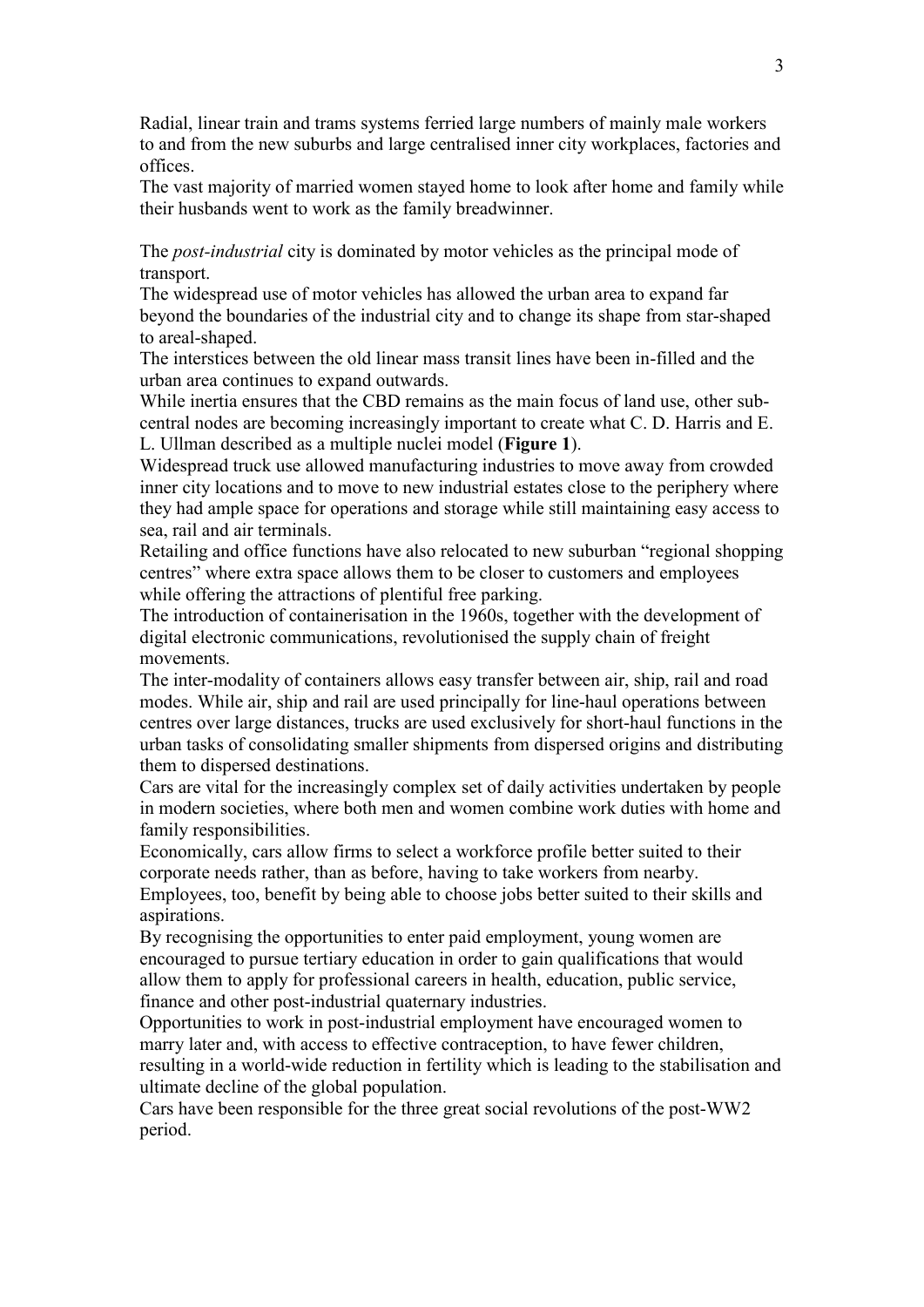First, the purchase of a family car enabled families to move away from the necessity to live either close to where the male household head worked or close to the flat corridors occupied by train and tram tracks and instead to relocate to more desirable residences on hillslopes, near beaches or bushland, and importantly at the urban periphery where land was cheaper and where they could afford to purchase larger houses on larger blocks of land.

Second, as car ownership became more universal, the second car enabled women with dependent children to enter the workforce in large numbers. Without access to their own private vehicle very few mothers would be able to combine working with their commitments to home and family.

Third, and more recently, cars are enabling the growing proportion of older people, as a result of increasing longevity, to lead more socially, physically and mentally stimulating lives. Opportunities to play sports, to visit friends and relatives, and to engage in a variety of cultural activities, contribute to the improved health of the elderly and help stave off age-related diseases.

Car ownership and use is compatible with the direction of social change which, like smart phones and other life-style commodities, is towards greater personal choice and autonomy.

Car use is at the control of the user who determines where and when to travel. Public transport, on the other hand, is controlled by remote third party administrators who determine not only routes and timetables but also other service variables such as fare structures, size and capacity of vehicles, comfort, and the configuration of seating, to suit their corporate goals. Rather than the system serving the passenger, the passenger is required to serve the system.

Universal car ownership in post-industrial societies has not only reduced the demand for public transport but has restructured urban land uses to create multi-nuclei low density areal spreading settlements making it difficult and uneconomic for public transport systems to serve.

In all major cities public transport's reduced role is now narrowly confined to trips to the central city and serving a declining proportion of central city workers who simply go to work until it is time to go home again.

The small proportion of citizens who for various reasons are unable to drive typically have travel demands that are off centre and off peak, therefore unsuited to public transport. Their specific needs are generally met by community transport, school buses and other means. The advent of autonomous vehicles will increase their options.

#### **5. Post-industrialism in the Hobart urban area.**

*Note. In this submission the term "Hobart urban area" (HUA) is used to include the six municipalities of Brighton, Glenorchy, Hobart, Kingborough, Clarence and Sorell (defined by their current boundaries) as it permits convenient inter-Censal comparisons. The ABS prefers the term "Greater Hobart", representing the functional extent of the urban area, which unfortunately is subject to changing boundaries and therefore does not permit easy inter-Censal comparisons. At the 2016 Census, the Hobart urban area had a population of 218,290 compared with the Greater Hobart population of 222,356, a very small difference.*

The Hobart urban area exhibits all the features of modern post-industrial cities, as do all other Australian capital cities and cities of comparable size.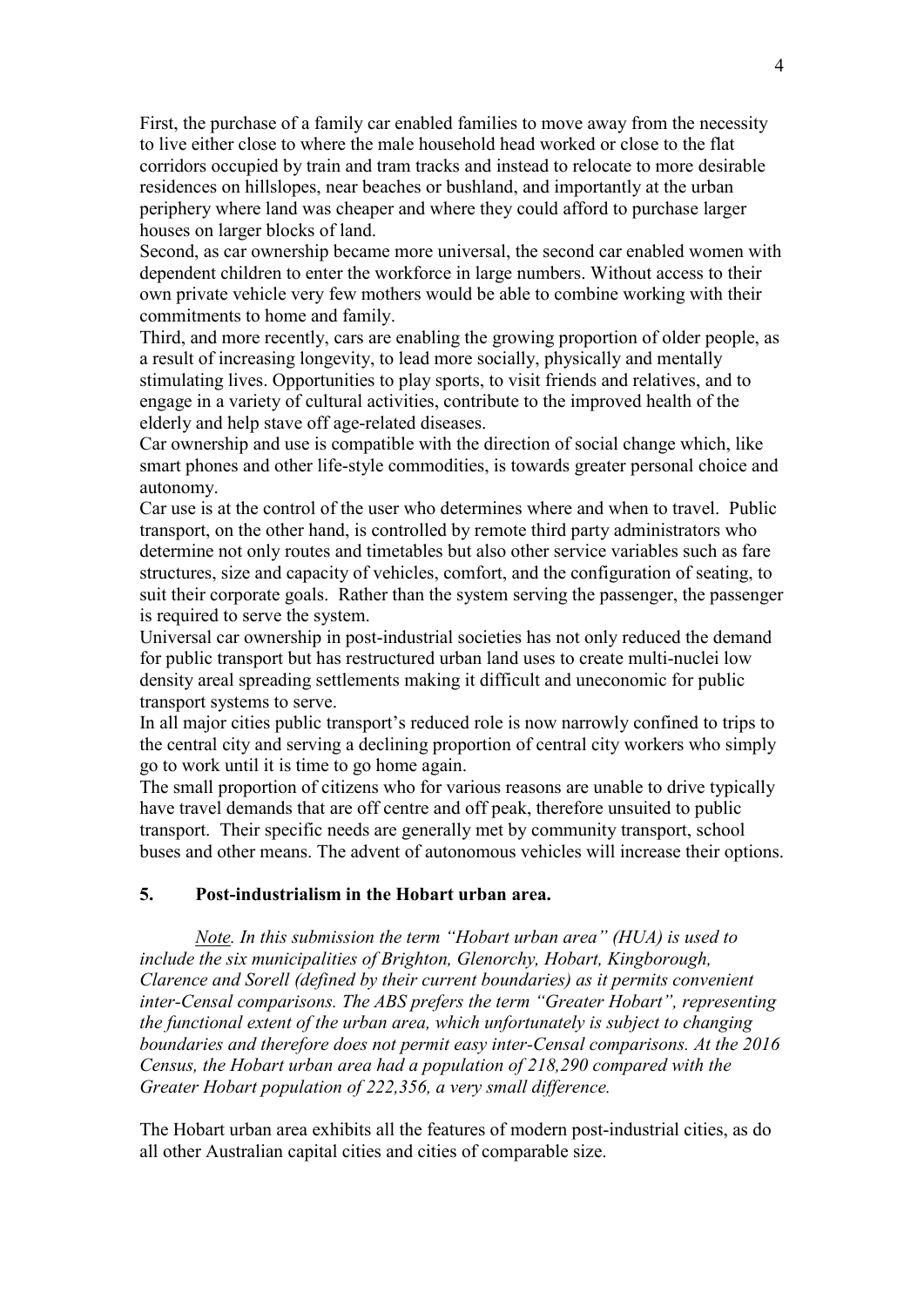**Table 1** shows Censal levels of, and changes in, population from 1947, 1971 and 2016, and levels of, and changes in, employment and car ownership levels from 1971 and 2016 for each of the six Local Government Authorities (LGAs) of the HUA and for two groupings of LGAs, the "Core" consisting of the cities of Hobart and Glenorchy and the "Outer" ring of LGAs, Brighton, Kingborough, Clarence and Sorell.

#### *Population levels and changes*.

In 1947, when car ownership was low and few married women worked in paid employment, Hobart had almost two-thirds (64.1%) of the HUA population of 88,417. With Glenorchy added, the inner "Core" had 80.5% of the HUA population with the "Outer" ring suburbs contributing only 19.5%.

By the 1971 Census, when household motor vehicle ownership was first included in the Census count, Hobart city's population had decreased to 52,426, slightly more than one third (34.8%) of the HUA total, which had increased by 62,438 to 150,855. Glenorchy's population meanwhile had increased to 42,651, mainly due to car owning families escaping the flat low lying corridors of the train and tram tracks and moving to the elevated slopes of Springfield, West Moonah, Montrose and Rosetta. The "Outer" ring LGAs, predominantly Clarence, also increased substantially to 55,778, or 37.0% of the HUA total.

Clarence's huge relative growth in this period was mainly due to opening up residentially attractive eastern shore suburbs following completion of the Tasman Bridge in 1964.

By 2016, Hobart city's population had decreased further to 50,439, representing just 23.1%, less than a quarter of the HUA total, which had increased to 218,290. The "Outer" ring suburbs, due to substantial growth in car ownership and the opening of the Southern Outlet and the construction of the Transit Hub at Brighton, has more than doubled its population to 121,598, outstripping the inner "Core" population of 96,692.

In the almost half-century between the 1971 and 2016 Censuses, the HUA population increased by 67,435.

Remarkably, and significantly for Hobart's road traffic congestion, almost all of that growth (97.6%) was attracted to the "Outer" ring suburbs in the north (Brighton), south (Kingborough) and east (Clarence and Sorell) with 21.0%, 36.7% and 39.9% of the growth respectively.

#### *Employment levels and change in the HUA*.

In 1971 the of the total labour force (TLF) of 60,658, men outnumbered women by a ratio of 2 to 1, with 67.1% and 32.9% of the TLF respectively.

By 2016 women had reached almost parity with men, with 49.4% (51,415) of the TLF of 103,978.

Between 1971 and 2016, of the 43,320 increase in the TLF, women accounted for 72.6% (31,459) compared with only 27.4% (11,861) for men.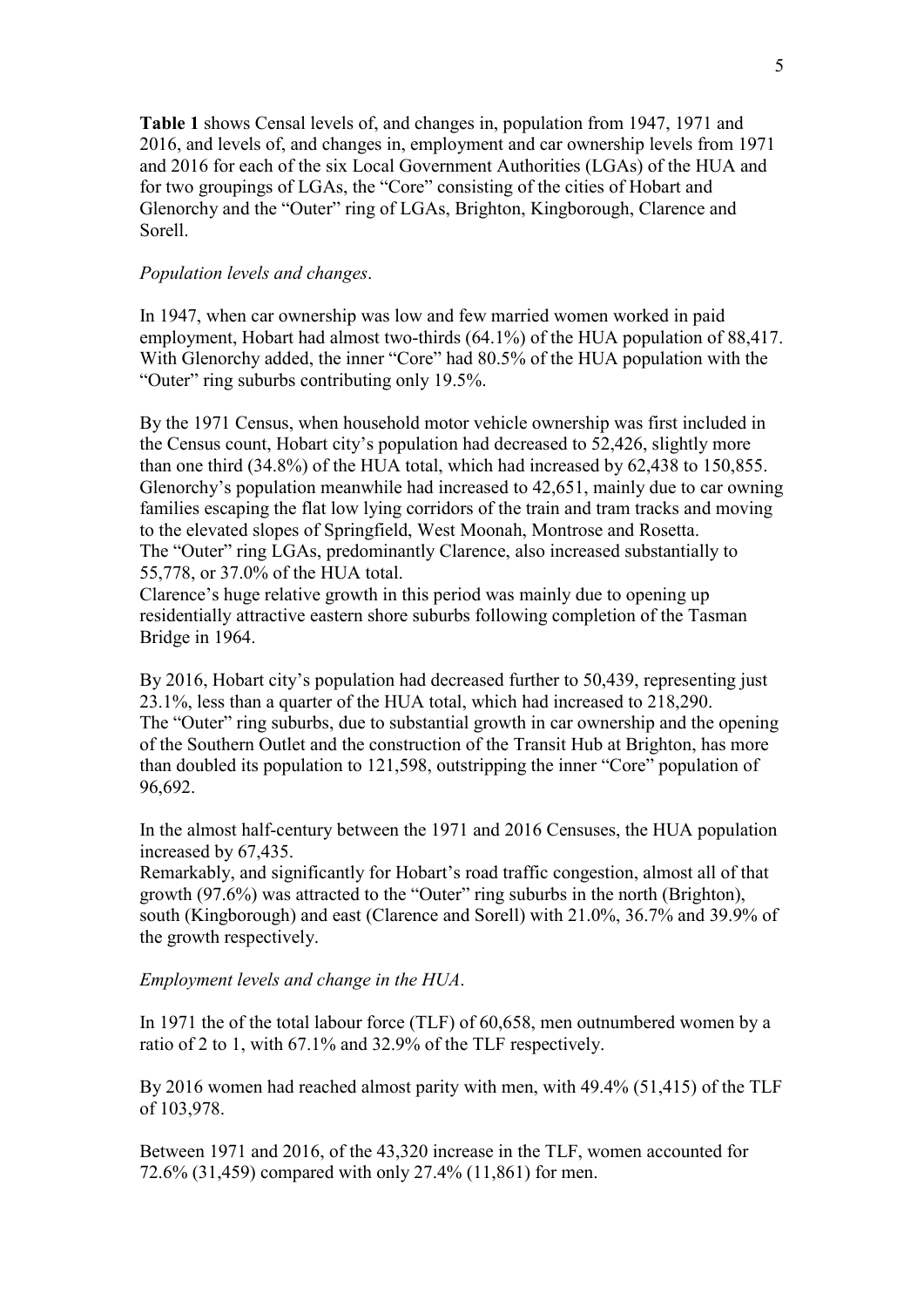#### *Motor vehicle ownership levels and change in the HUA*.

In 1971 19.7% of HUA households had no registered motor vehicles, while 29.1% had two or more motor vehicles. The majority of households, 51.2% had just a single registered motor vehicle.

By 2016 the percentage of households with no motor vehicle had fallen to only 8.1%, while those with just 1 motor vehicle fell to 38.0%. The majority of households in the HUA (53.9%) had two or more registered motor vehicles.

The increase of households in the HUA between 1971 and 2016 was 39,127. Of these, 80.7% had multiple registered vehicles.

The above statistics clearly reveal the remarkable changes that have taken place among the six LGAs of the HUA, particularly in the past half century. There has been a massive redistribution of population from the inner "Core" LGAs of Hobart and Glenorchy, from the Taroona boundary to Granton and from the Derwent River to kunanyi/Mount Wellington, to the "Outer" ring of suburbs in Brighton, Kingborough, Clarence and Sorell LGAs, especially in the south-western suburbs of Kingborough and the south-eastern suburbs of Clarence and Sorell. Growth in female employment, principally of women with dependent children, has outstripped growth in male employment by a factor of almost 3 to 1. Car ownership has multiplied greatly with multiple car households replacing single car households. Individual adult car ownership has replaced the family car.

The above three key indicators show Hobart is exhibiting the typical post-industrial transition towards (a) a preference for low density residential development in outer suburbs, (b) the growth of gender-neutral quaternary sector employment and (c) the universality of car ownership and use for daily activity patterns.

Hobart is not alone in these traits. In the decade between 2001 and 2011, outer city areas accounted for 46% of Sydney's population growth, 53% of Brisbane's, 62% of Melbourne's and 68% of Perth's growth (BITRE, 2014).

#### **6. Consequences for Hobart's road traffic congestion.**

Rapid population growth in the outer suburbs of the HUA, predominantly in the south-western suburbs of Kingborough and the south-eastern suburbs of Clarence and Sorell, trends expected to continue into the future, will mean increased traffic on the three dominant arterial roads connecting those regions with the rest of Hobart, the Southern Outlet from Kingborough, the Tasman Highway from Clarence and Sorell, and the Brooker Avenue from Brighton and Glenorchy.

All three regional arterials funnel traffic onto the twin one-way arterials of Macquarie and Davey Streets traversing the central area of Hobart city. The cross-arterial streets from Regent/Antill Street to Campbell Street also feed traffic onto Macquarie/Davey from the southern suburbs of Taroona, Sandy Bay, Mount Nelson and Dynnyrne and from the northern suburbs of West Hobart, North Hobart, New Town and Lenah Valley.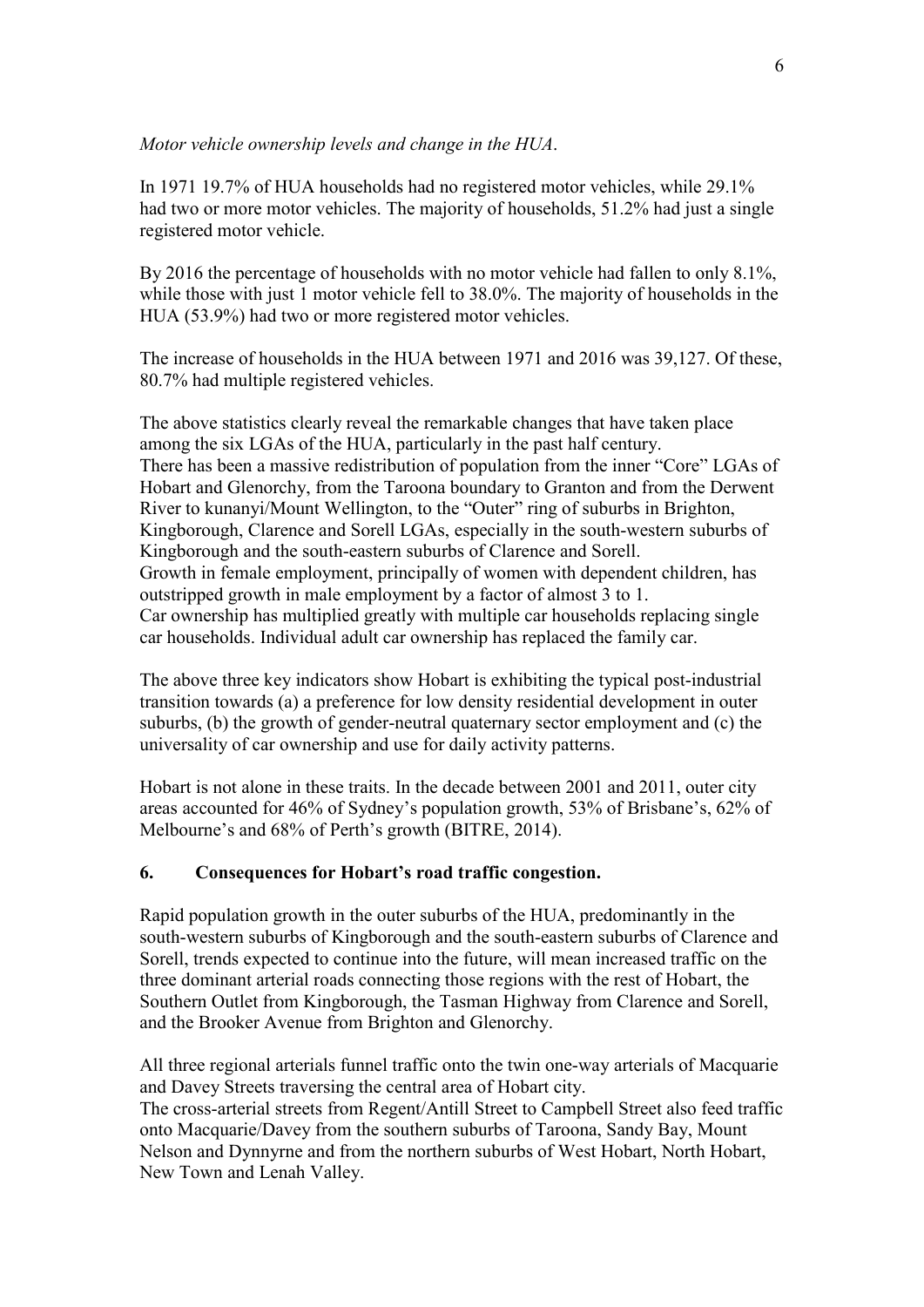Hobart is the only capital city in Australia where the entire central street system is used to collect, distribute and convey road traffic; traffic that is trying to either access the CBD or trying to bypass the centre to reach other destinations.

While traffic trying to access the CBD may decline due to road congestion, traffic trying to bypass the CBD will inevitably increase as population growth, and hence total road traffic volumes between the regions, increases.

The use of the inner city streets to traffic results in considerable disamenity to pedestrians and businesses within the central area, creates a barrier between the central area and the beautiful waterfront of Sullivans Cove and causes damage to Hobart's collection of colonial buildings, the best in Australia, especially to those lining the intended grand boulevards of Macquarie and Davey Streets.

# **7. The failure of the conventional planning paradigm.**

Since the 1960s, when increasing road traffic congestion started to become a problem, urban planners (and the planning industry generally, including engineers and architects) have adopted the dominant paradigm of getting people out of cars and back onto public (mass) transport.

In the 1970s when the policy failed to achieve intended results the dominant paradigm adopted the policy of redesigning cities to become a set of urban villages aligned to public transport corridors to encourage public transport use and make it unnecessary for people to use cars.

Urban villages, it was argued, would be mostly self-sufficient and make cross-town trips redundant. The policy of land use change was known as "transit supportive development (TSD)", later changed to "transit oriented development (TOD)".

The dominant paradigm has become virtually an ideological creed for students studying for degrees and careers in planning, engineering and architecture.

Cars were, and still are, accused of creating urban "sprawl", of consuming valuable agricultural land at the urban periphery (land adjacent to the periphery is valuable because of its proximity to the urban market; market gardening and dairying surround all cities regardless of environmental conditions), and of causing a multitude of social and environmental dysbenefits. The meaningless catchcry "planning for people not cars" implies that cars have a mind of their own and act autonomously.

Motorists were, and still are, accused of being lazy, selfish, and environmental vandals. The use of cars is blamed for creating a world epidemic of obesity, ignoring changes in diets and other factors. Self-selecting samples of people changing their commuting habits by riding bicycles or taking public transport rather than driving their cars to and from work are used fallaciously to "prove" that public transport users are somehow " physically fitter" than car users.

Such studies, based on the assumption that the only physical activity engaged in by commuters is the amount of walking they do going to and from work, neglect other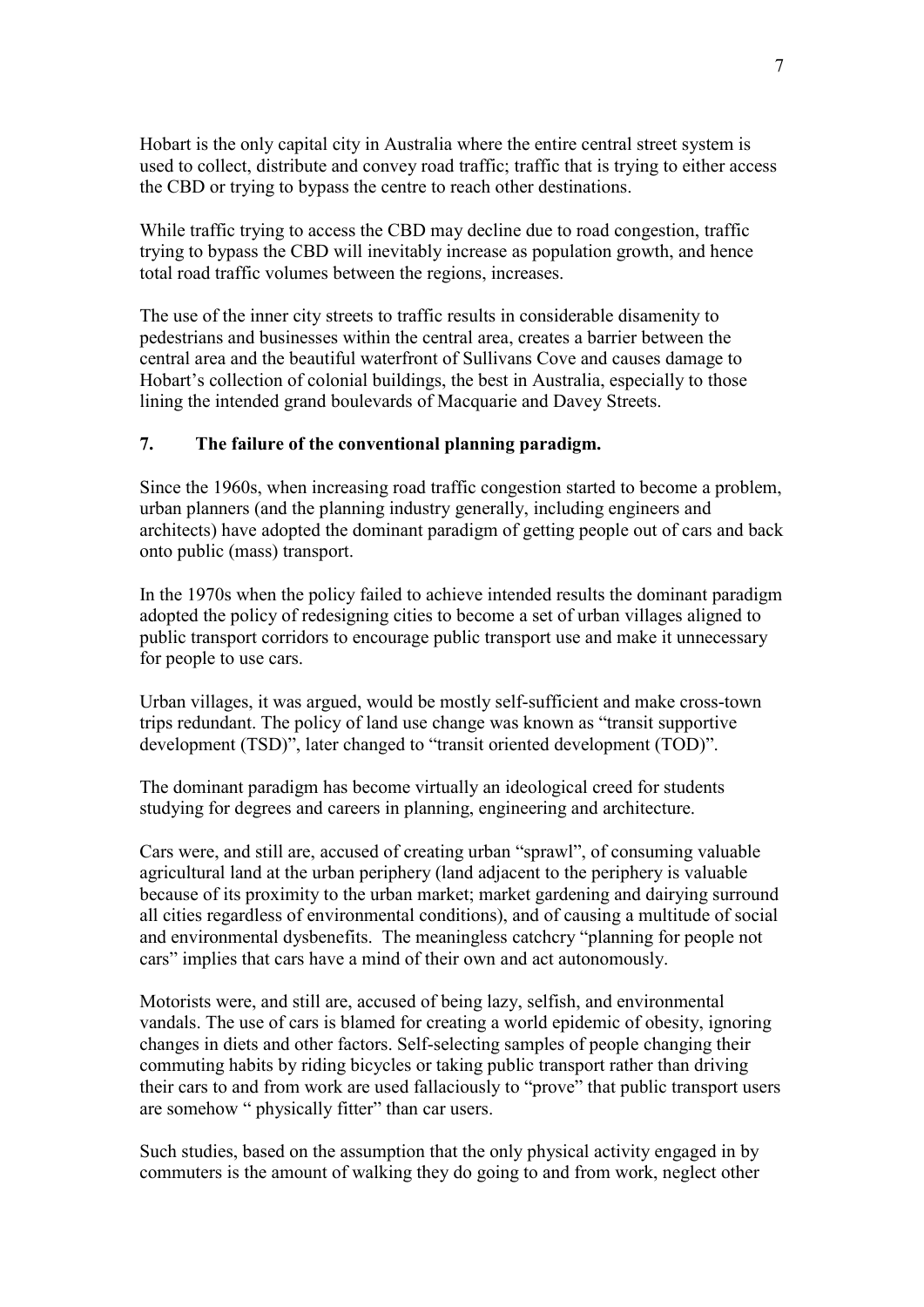areas of physical activity. For example, they overlook that the greater savings in time to car users compared with public transport users allows the former group more time to spend on physical exercises, such as taking the dog for a walk, gardening, having a game of tennis, squash or golf with colleagues after work, or going for a jog.

To my knowledge there are no credible published randomised controlled trials (RCTs) anywhere in the literature that objectively compare the fitness levels in general of car users with those of public transport users.

The planning methodology disaggregates the complex array of urban travel into sets of separate trips, independently described as trips to various land uses (work, shop, school, home, etc) each with their own time-space characteristics and mode of travel. Such methodology ignores that increasingly, busy urbanites engage in daily journeys of linked trips to spatially separated land uses at various critical times during the day.

Most people, before they close their eyes to go to sleep at the end of the day mentally run through the activities they need and want to do the following day and how those activities can be fitted into the time available. If any one of the links in the chain requires the use of a car then the car has to be with you for the whole journey.

This explains why "park and ride" schemes are not used by most commuters. Commuters know they have things to do either on the way to work, during work hours or after work, such as taking children to school, attending to personal business matters, visiting old friends for a social call, or taking the kids to ballet or soccer.

It also explains why "car-pooling", another proposal with a long history of failure, doesn't work. In post-industrial societies people no longer work near people they live near, nor do they live near people they work with.

Planners frequently talk about the "end of the road" for cars. In the 1990s it was fashionable to speak of "peak oil" causing an end to car use. In the 2000s, as car use reached near saturation levels in the USA and more teenagers stayed home while completing their college degrees, it became fashionable to talk of "peak cars" and the end of "car dependence" (see for example, the ABC *The Science Show* interview between Robin Williams and Professor Peter Newman).

On the advice of planners governments have published numerous planning documents promoting the dominant paradigm, as well as pouring massive subsidies into projects to improve public transport systems and to encourage high density consolidation of population into inner city areas.

Car use is actively discouraged by high fuel excise duties, high vehicle registration costs, restrictions to parking, and reducing available road space by extensions to footpaths and the introduction of dedicated bicycle and bus lanes.

Despite all this effort, nowhere in any city in any country has the dominant paradigm achieved its fundamental objectives of reducing the extent of continuing low density settlements or of reducing the growth of car ownership and use.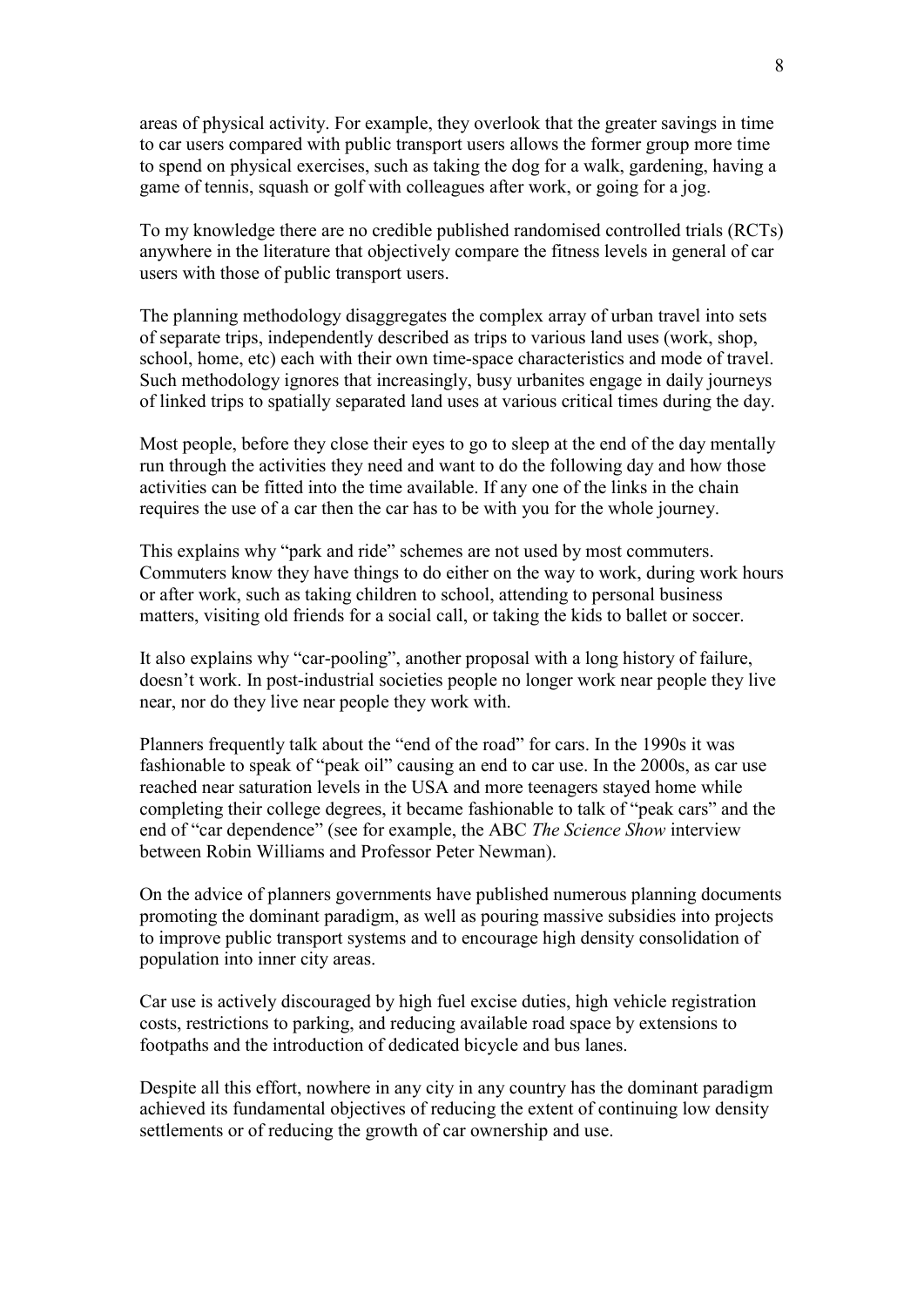In the USA, despite billions of dollars of federal, State and local government investment since the 1980s to create 1,000 km of modern light rail in 16 regions the principal objectives of arresting the decline of city centres and increasing the use of public transport have not been realised (Freemark, 2014).

As **Figure 2** shows, across all Australian capital cities the mode split between public transport use and car use for urban travel has not significantly changed for the past four decades (when personal automobility became almost universal), with the share remaining at around 10% for public transport and greater than 80% for private vehicles.

Globally, car ownership and use continues to increase. In 1970 worldwide car registrations totalled 193 million. By 2000 they had risen to 549 million and by 2015 to 1.1 billion. By 2025 worldwide car registrations are expected to surpass 2 billion. (Davis, et al. 2016).

Planners ignore the changing nature of society as described earlier in this submission. Rather than trying to understand the changing daily activity patterns that lead to urban travel, they focus exclusively of the manifestations of those motivations, that is, the traffic generated and the physical infrastructure side of roads, train lines, tram and bus routes and the vehicles on them.

This emphasis leads them to compare, for example, the carrying capacity of a bus with a car, and to falsely assume that a bus, or other mass transport vehicle, could replace a quantity of cars in the system.

There is a well-known diagram of a section of roadway packed with cars and replica diagrams showing how the occupants of those cars could be accommodated into a much smaller number of buses or a single tramcar or train carriage. The impression given is that substituting mass transit vehicles for personal cars would result in a substantial saving of road space.

The argument is spurious. The occupants of the cars are each coming from separate origins and heading to separate destinations. Their arrival at that particular section of road at that particular time is purely coincidental.

Nor does the argument consider that each motorist has a set of unique activities to do that day that differ from the activities of motorists in other cars.

A further point is that the flow of traffic of cars (allowing for traffic lights and other impediments) is continuous, while the movement of mass transit vehicles is intermittent, dependent on timetables. Due to the intermittency of frequency a light rail system, for example, has only 20% of the carrying capacity of a single two-way freeway and only half that of an urban arterial (Public Purpose, 1996).

### **8. Environmental issues, low density settlement and car use.**

A common theme among planners and supporters of the dominant planning paradigm is that low density settlement and car use are bad for the environment.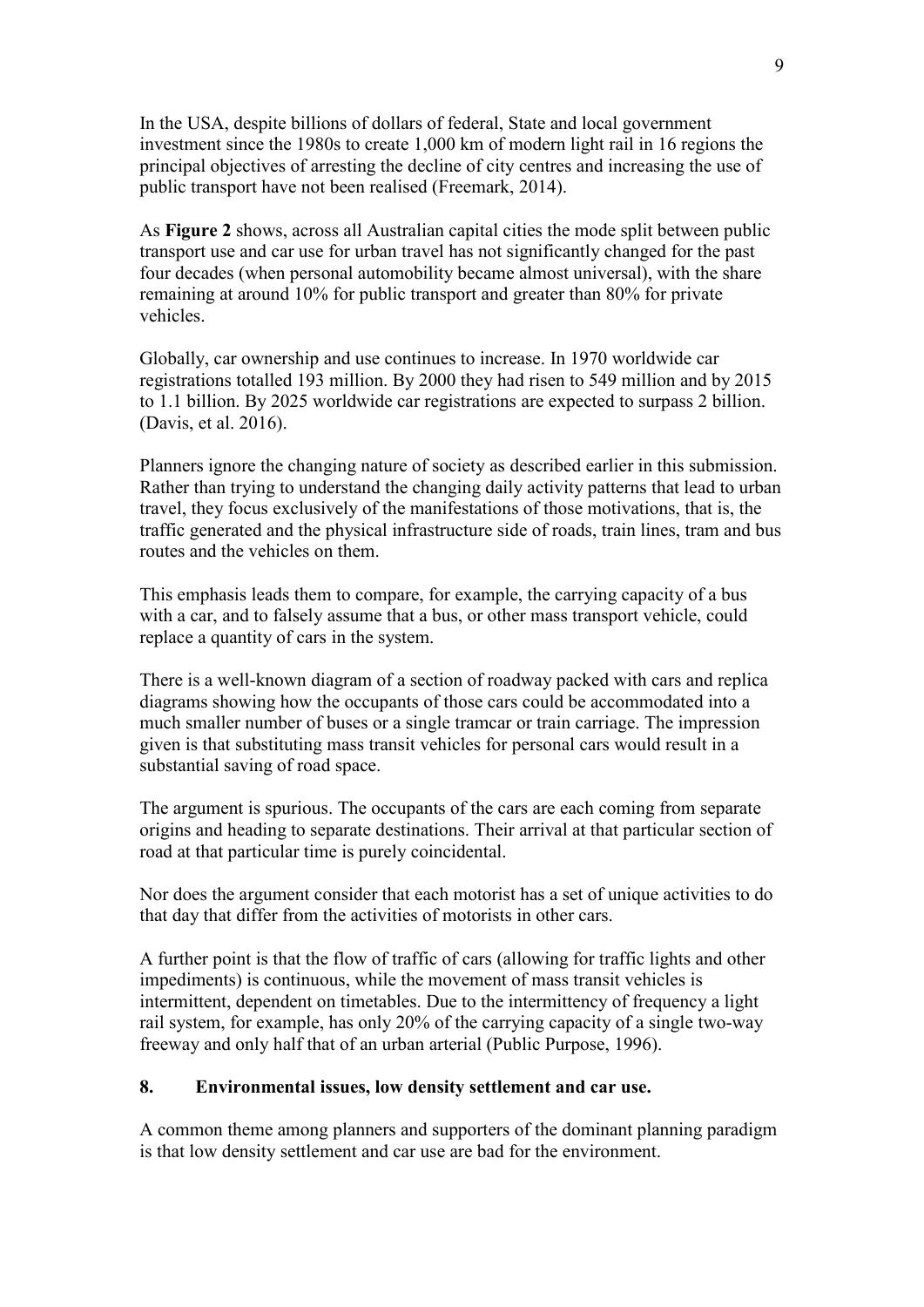Low density settlement, it is argued, stretches the supply of essential services such as water, sewerage, and electricity, thereby adding to financial and environmental costs.

The system whereby households depend on large centralised, usually publicly owned, utilities to supply them with electricity, water, and sewage disposal, was part of the declining industrial age culture (see Toffler, 1980, Chapter 4).

Post-industrial culture is more towards small scale self-sufficiency. Given encouragement by authorities it is not difficult to visualise a future in which low density households satisfy their own on-site independent needs for electricity (as is already popular with roof-top solar panels), their own collection and recycling of water, and their own disposal of wastes including human sewage.

Low density single family dwellings make it easier for this transition to occur. Large suburban house plots allow room for gardens, backyards for children to play, roof area for solar panels and space for off-street parking. High density high-rise apartments, on the other hand, do not offer these amenities on site and will always be dependent of remote third party authorities to provide essential services.

Car use is opposed by environmentalists for many things, most notably air pollution by carbon dioxide emissions, but also for the waste of resources building roads and other facilities.

The advent of electric vehicles, powered by batteries capable of being re-charged overnight at home, will reduce the need for fossil fuels required by the internal combustion engine. Electric vehicles may be part of an innovative development of personal automobiles that could include hydrogen and fuel cell powered engines.

Cars are relatively light weight vehicles and are amenable to such transformations, unlike much heavier public transport modes, such as heavy rail suburban train services, or light rail trams, of large buses, which will be more difficult to convert to self-contained power sources and will always need the external supply of highly concentrated energy to move them.

## **9. The need for a new paradigm for urban transport and land use planning.**

The above discussion points to the need for a new urban planning paradigm that recognises the following fundamental realities based on the emerging post-industrial culture:

- (a) an acceptance that universal personal automobility, especially the use of a private motor car, is here to stay and will remain the dominant mode of urban travel,
- (b) an acceptance that low density suburban residential settlement is the preferred option for most families, notwithstanding the preference for a minority of the population to live at higher densities in the central urban area. The latter group includes young single adults and many elderly persons who have low space needs and who value proximity to the services and amenities of the inner city,
- (c) an acceptance that the structure of urban areas no longer consists of a dominant central business district acting as a focus for concentric and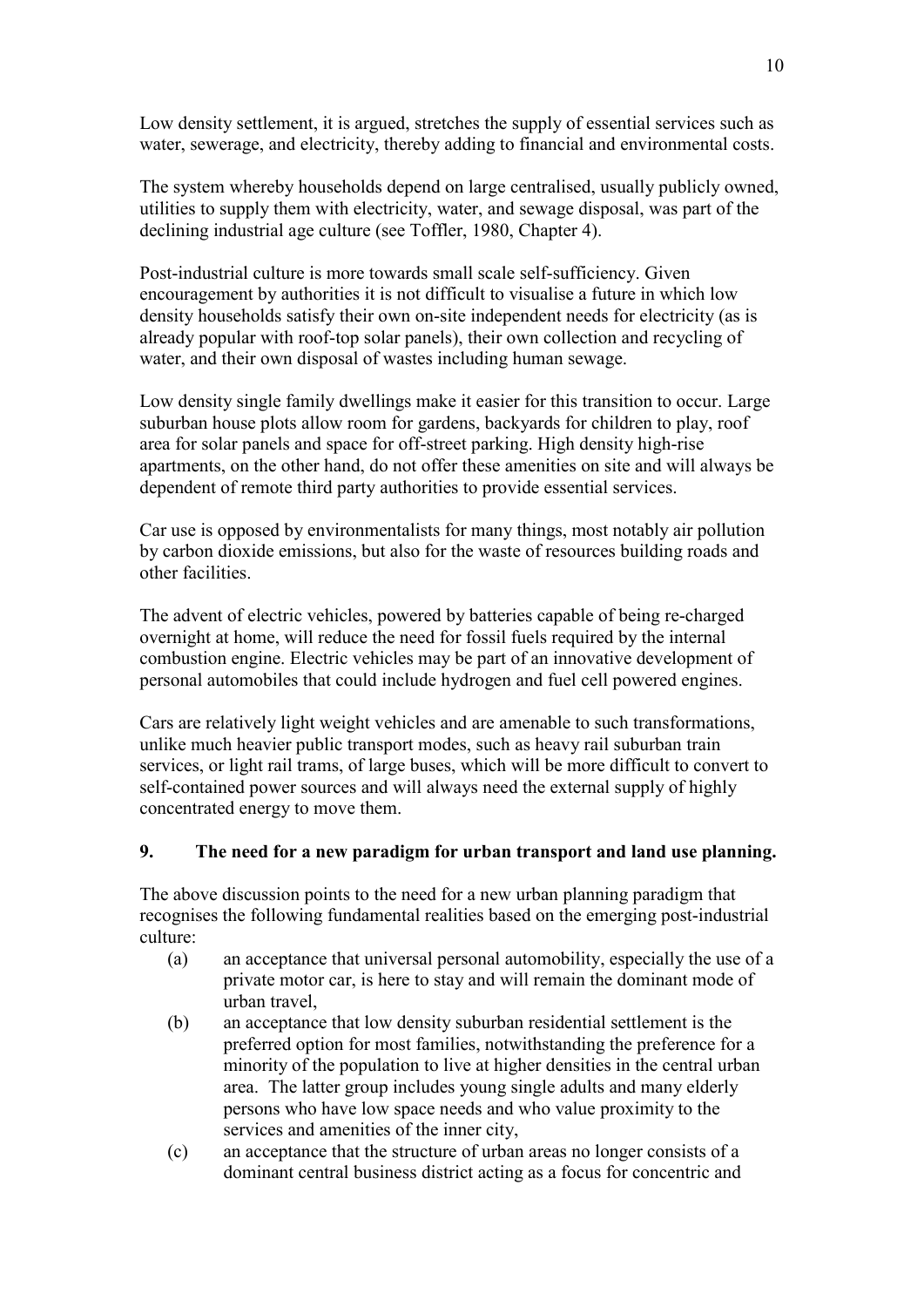sectoral arrangements of land uses, but that motor vehicle use has resulted in an areal spread land use structure arranged around multiple nuclei, and,

(d) an acceptance that public transport's role is a diminishing one in the mix of urban travel behaviour and is not an adequate substitute for personal mobility.

The new planning paradigm would encourage the dispersal of jobs and traffic from peak hour flows to the central city by promoting flexible working hours, working from home, and the decentralisation of jobs that do not need to be centrally located.

It would advocate the need to increase the overall amount of road space to give people more options in planning their daily activities.

# **10. What to do about Hobart's road traffic congestion (some suggestions).**

(a) Adopt the new planning paradigm, as described above. Governments and planners must realise that personal automobility, like mobile phones and social media, is here to stay and society will not return to the "second wave" characteristics of the industrial past, whether in living arrangements or modes of travel.

(b) Accept that increases in the types of public transport and their levels of service will have very little impact on reducing the volume of road traffic. Public transport systems are necessarily limited to routes and timetables and therefore are unable to adequately serve the increasingly spatially dispersed and time constrained activities of people in post-industrial societies. Only personal transport modes, especially cars, are able to go anywhere at anytime and hence serve the areal and temporally dispersed patterns of post-industrial activities.

Within the Hobart urban area, public transport use accounts for only 3.5% of the total motorised transport task (**Figure 3**).

Introducing ferries on the Derwent or a light rail system through the northern suburbs is unlikely to have any significant impact in reducing car use. If introduced, ferry and rail passengers are more likely to be attracted from current bus services.

(c) Given the continuing growth of population in the outer suburbs and the need for people to connect with the whole of the Hobart urban area, connecting the three major arterials of the Southern Outlet, Brooker Avenue and Tasman Highway is not only an urgently needed infrastructure project, but is inevitable to avoid future major congestion issues in central Hobart.

(c) Retired Hydro engineer and project manager, Tony Denne, has proposed an acceptable and viable engineering solution to the problem of connecting the three major arterials via a western bypass around the Hobart CBD.

I fully support his proposal and understand that it has been independently submitted to this Committee.

The western bypass project would take considerable through traffic away from Macquarie and Davey Streets and improve the amenity of Hobart by allowing better connectivity between the city and the waterfront and by better protecting Hobart's collection of colonial architecture.

Commercial businesses within the CBD would benefit by reducing the volume of traffic using city streets and facilitating more pedestrian activity.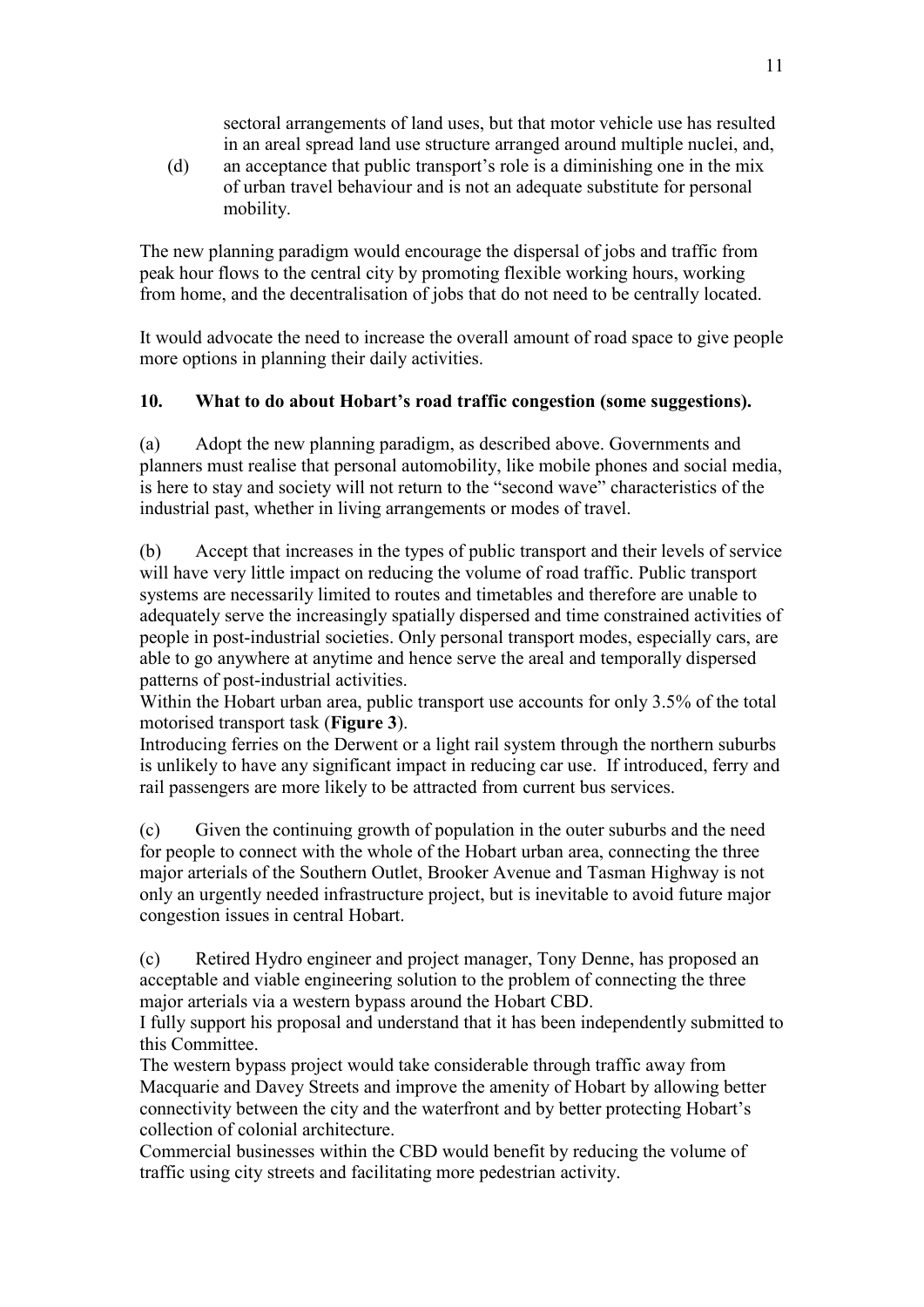The western bypass project should be funded partly by Federal and State governments in recognition of the considerable public good associated with it, and by motorists' personal willingness to pay (by electronic e-tags) for a reliable uninterrupted and time-saving diversion around the Hobart CBD.

(d) The Tasman Bridge is nearing capacity and will be under more pressure as population growth continues in the Clarence and Sorell municipalities. To the extent that a proportion of the traffic is flowing between the eastern and northern suburbs an arterial link should be constructed between Mornington and Geilston Bay to connect with the East Derwent Highway and the underutilised Bowen Bridge.

(e) The Southern Outlet has very few intersections and is therefore subject to long queues of congested traffic in the event of a major disruption. Traffic can extend for its entire length with no opportunity for motorists other than to stay with their stationary vehicles. Links between the inward and outward sections of the highway should be constructed to allow traffic to reverse and find alternative routes. Links need to be constructed between the Albion Heights turn-off and the Olinda Grove intersection and between the Olinda Grove intersection and Davey Street.

(f) Land uses need to be encouraged to move out of the Hobart CBD to other subnodes with the Hobart urban area. Many lower level public service jobs, for example, could be moved closer to where people live to reduce the need for commuting into the centre. More encouragement of flexible working hours and working from home are other options.

### **11. Conclusion.**

I congratulate the Legislative Council for establishing this Select Committee to investigate this important issue, and thank the Committee for the privilege of making this Submission.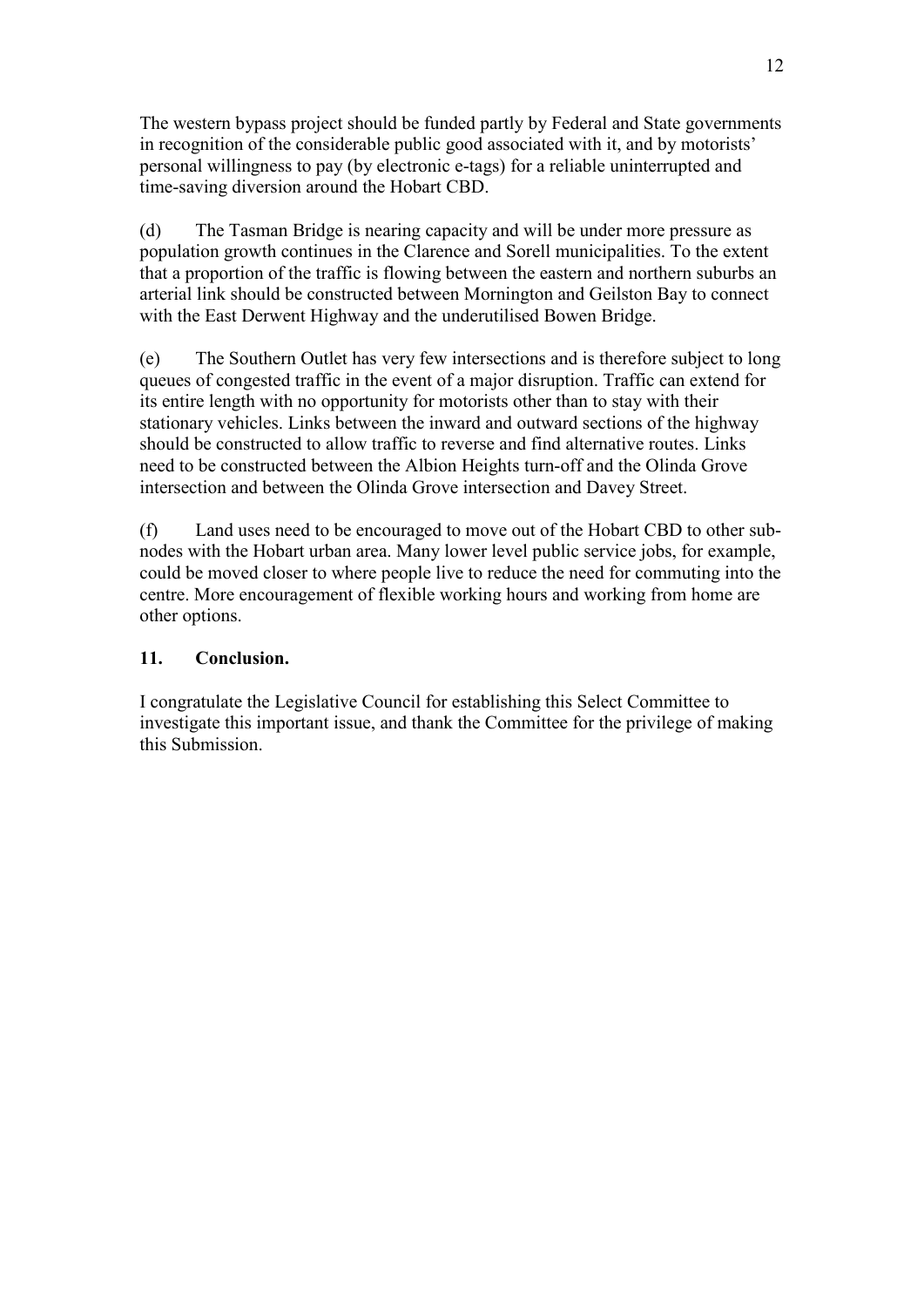#### **References.**

ABC RN *The Science Show*. 2011. "Peak oil? Now it's peak cars". Interview by Robyn Williams of Professor Peter Newman. Accessed at [http://www.abc.net.au/radionational/programs/scienceshow/peak-oil-now-its-peak](http://www.abc.net.au/radionational/programs/scienceshow/peak-oil-now-its-peak-cars/2956128)[cars/2956128](http://www.abc.net.au/radionational/programs/scienceshow/peak-oil-now-its-peak-cars/2956128)

Bell, D., 1973. *The Coming of Post-Industrial Society*. (Basic Books).

BITRE, 2014. *Urban public transport: updated trends*. Information Sheet 59. (Canberra)

Davis, S. C. et al., 2016. *Transportation Energy Data Book*. Edition 35, Tables 3.1 and 3.2. Vehicle Technologies Office, US Dept of Energy. Accessed at [https://en.wikipedia.org/wiki/Motor\\_vehicle](https://en.wikipedia.org/wiki/Motor_vehicle)

Freemark, Y., *Have U.S. light rail systrems been worth the investment?* Accessed at [https://www.citylab.com/transportation/2014/04/have-us-light-rail-systems-been](https://www.citylab.com/transportation/2014/04/have-us-light-rail-systems-been-worth-investment/8838/)[worth-investment/8838/](https://www.citylab.com/transportation/2014/04/have-us-light-rail-systems-been-worth-investment/8838/)

Herbert, D., 1972. *Urban geography: a social perspective*. (Newton Abbot).

Molitor, G. T. T., 1982, "The information society: the path to post-industrial growth", in Cornish, E. (editor). *Communications Tomorrow*. (Bethesda).

Public Purpose. 1996. "New US light rail volumes compared to freeway and arterial lanes. *Urban Transport Fact Book*. Accessed at <http://www.publicpurpose.com/ut-fwy&lrt.htm>

Toffler, A. 1980. *The Third Wave*. (Pan Books).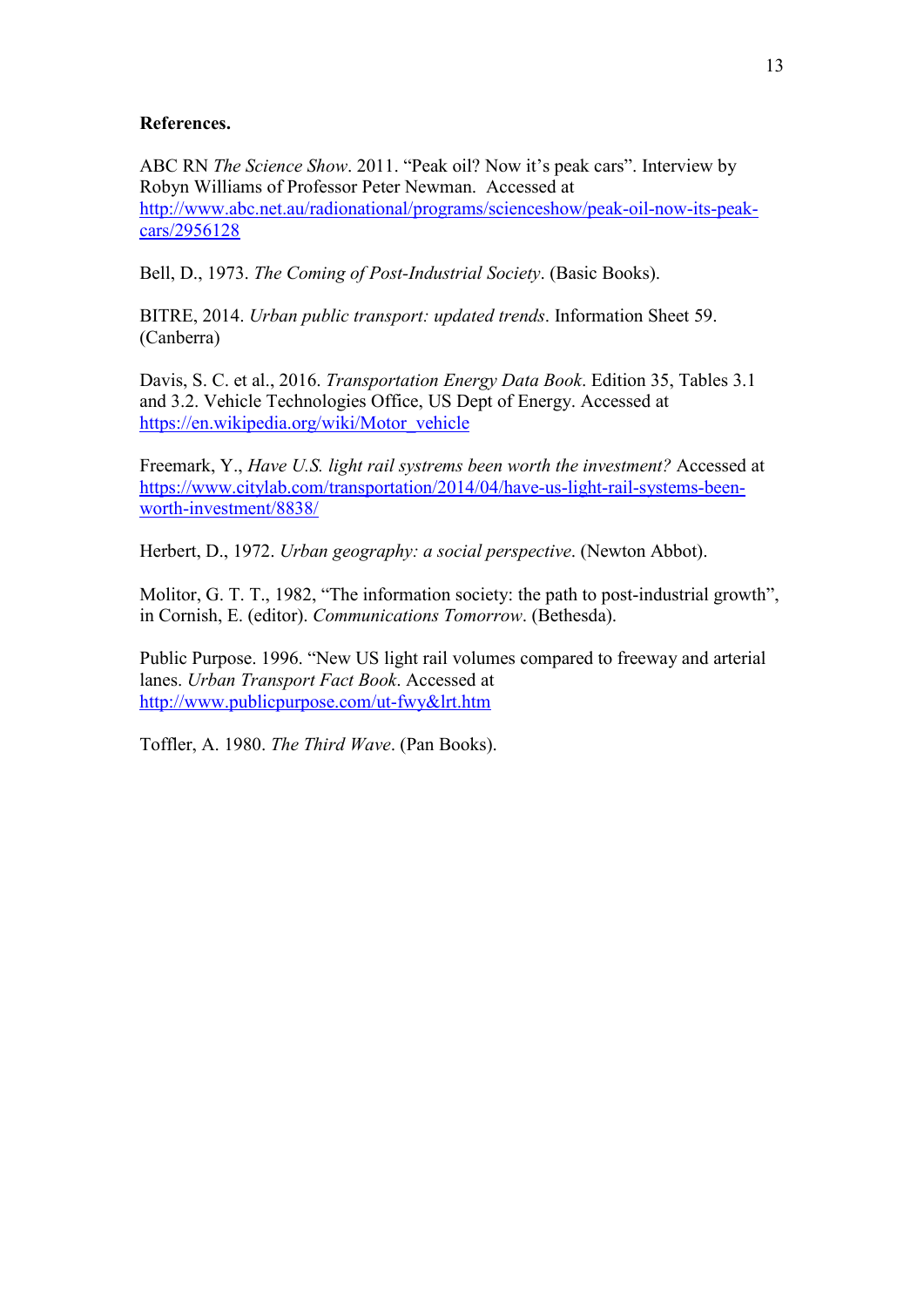

# **Figure 1. Classic models of urban structure.** [Source: Herbert, D. 1972*. Urban Geography: A social perspective* (David & Charles, p. 71]

**Note:** The concentric zone model approximates the urban structure of the preindustrial city, the sector model that of the industrial city, and the multiple nuclei model that of the post-industrial city.

The diagrams are not to scale. The pre-industrial city was small and compact, the industrial city expanded along the radial linear mass transit lines, while the postindustrial city is huge in comparison with an areal stretching of population and land uses.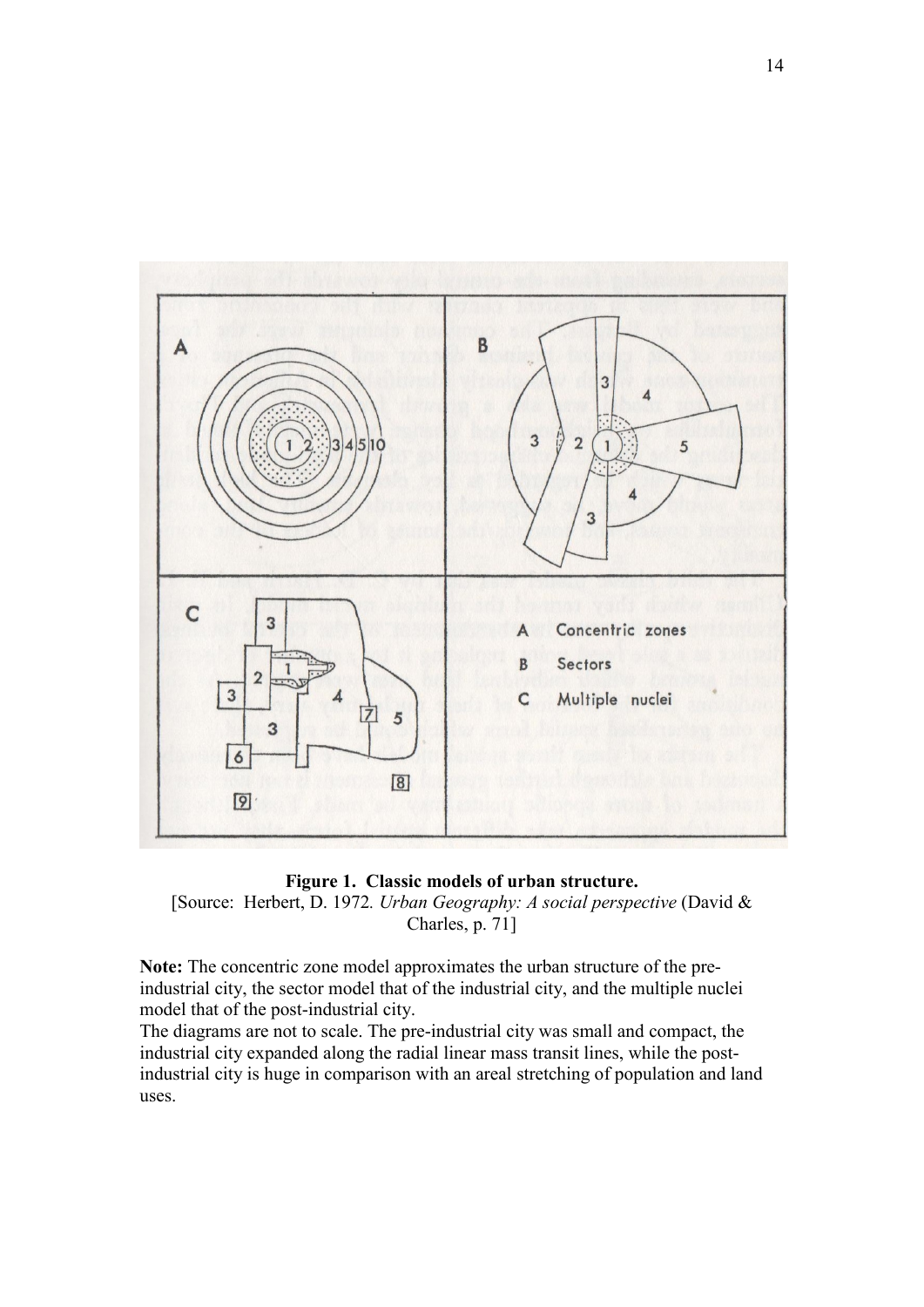|                  | 1947 Census |                     | 1971 Census |                     | 2016 Census |            | <b>Increase</b> | $31 - 16$   |
|------------------|-------------|---------------------|-------------|---------------------|-------------|------------|-----------------|-------------|
|                  | Pop'n       | %                   | Pop'n       | %                   | Pop'n       | %          | Pop'n           | %           |
| <b>LGA</b>       |             | <b>HUA</b>          |             | <b>HUA</b>          |             | <b>HUA</b> |                 | <b>HUA</b>  |
| Hobart           | 56,640      | 64.1                | 52,426      | 34.8                | 50,439      | 23.1       | $-1,987$        | $-2.9$      |
| <b>Glenorchy</b> | 14,493      | 16.4                | 42,651      | 28.3                | 46,253      | 21.2       | 3,602           | 5.3         |
| <b>Brighton</b>  | 1,839       | 2.1                 | 2,333       | 1.5                 | 16,512      | 7.6        | 14,179          | <i>21.0</i> |
| Kingboro         | 6,543       | 7.4                 | 11,126      | 7.4                 | 35,853      | 16.4       | 24,727          | 36.7        |
| <b>Clarence</b>  | 6,822       | 7.7                 | 38,683      | 25.6                | 54,819      | 25.1       | 16,136          | 23.9        |
| <b>Sorell</b>    | 2,080       | 2.4                 | 3,636       | 2.4                 | 14,414      | 6.6        | 10,778          | 16.0        |
| <b>HUA</b>       |             |                     |             |                     |             |            |                 |             |
| $(H+G+B+$        | 88,417      | <i><b>100.0</b></i> | 150,855     | <i><b>100.0</b></i> | 218,290     | 100.0      | 67,435          | 100.0       |
| $K+C+S$          |             |                     |             |                     |             |            |                 |             |
| Core             | 71,133      | 80.5                | 95,077      | 63.0                | 96,692      | 44.3       | 1,615           | 2.4         |
| $(H + G)$        |             |                     |             |                     |             |            |                 |             |
| Outer            | 17,284      | 19.5                | 55,778      | 37.0                | 121,598     | 55.7       | 65,820          | 97.6        |
| $(B+K+C+S)$      |             |                     |             |                     |             |            |                 |             |

**Population, Labour Force and Motor Vehicle Ownership Hobart Urban Area (HUA) and LGAs, 1947, 1971 and 2016.**

| <b>Labour Force (HUA)</b>  | 1971   | % $TLF$             | 2016    | $\%$ TLF            | $31 - 16$ | $\%$ TLF |
|----------------------------|--------|---------------------|---------|---------------------|-----------|----------|
| <b>Male Labour Force</b>   | 40,702 | 67.1                | 52,563  | 50.6                | 11,861    | 27.4     |
| <b>Female Labour Force</b> | 19,956 | 32.9                | 51,415  | 49.4                | 31,459    | 72.6     |
| <b>Total Labour Force</b>  | 60,658 | <i><b>100.0</b></i> | 103,978 | <i><b>100.0</b></i> | 43,320    | 100.0    |

| <b>Motor Vehicles per HHD</b>  |        | %           |        | %           | Increase | %           |
|--------------------------------|--------|-------------|--------|-------------|----------|-------------|
| (HUA)                          | 1971   | <b>HHDs</b> | 2016   | <b>HHDs</b> | 371'16   | <b>HHDs</b> |
| <b>0 Motor Vehicles</b>        | 8.323  | 19.7        | 6,615  | 8.1         | $-1,708$ | $-4.4$      |
| <b>1 Motor Vehicle</b>         | 21,621 | 51.2        | 30,888 | 38.0        | 9,267    | 23.7        |
| 2 or more Motor Vehicles       | 12,300 | 29.1        | 43,868 | 53.9        | 31,568   | 80.7        |
| <b>Total Households (HHDs)</b> | 42,244 | 100.0       | 81,371 | 100.0       | 39,127   | 100.0       |

(ABS Census 1947, 1971 and 2016)

**Table 1. Aggregate modal shares for passenger task within Australian capital cities, 1945–2013.**